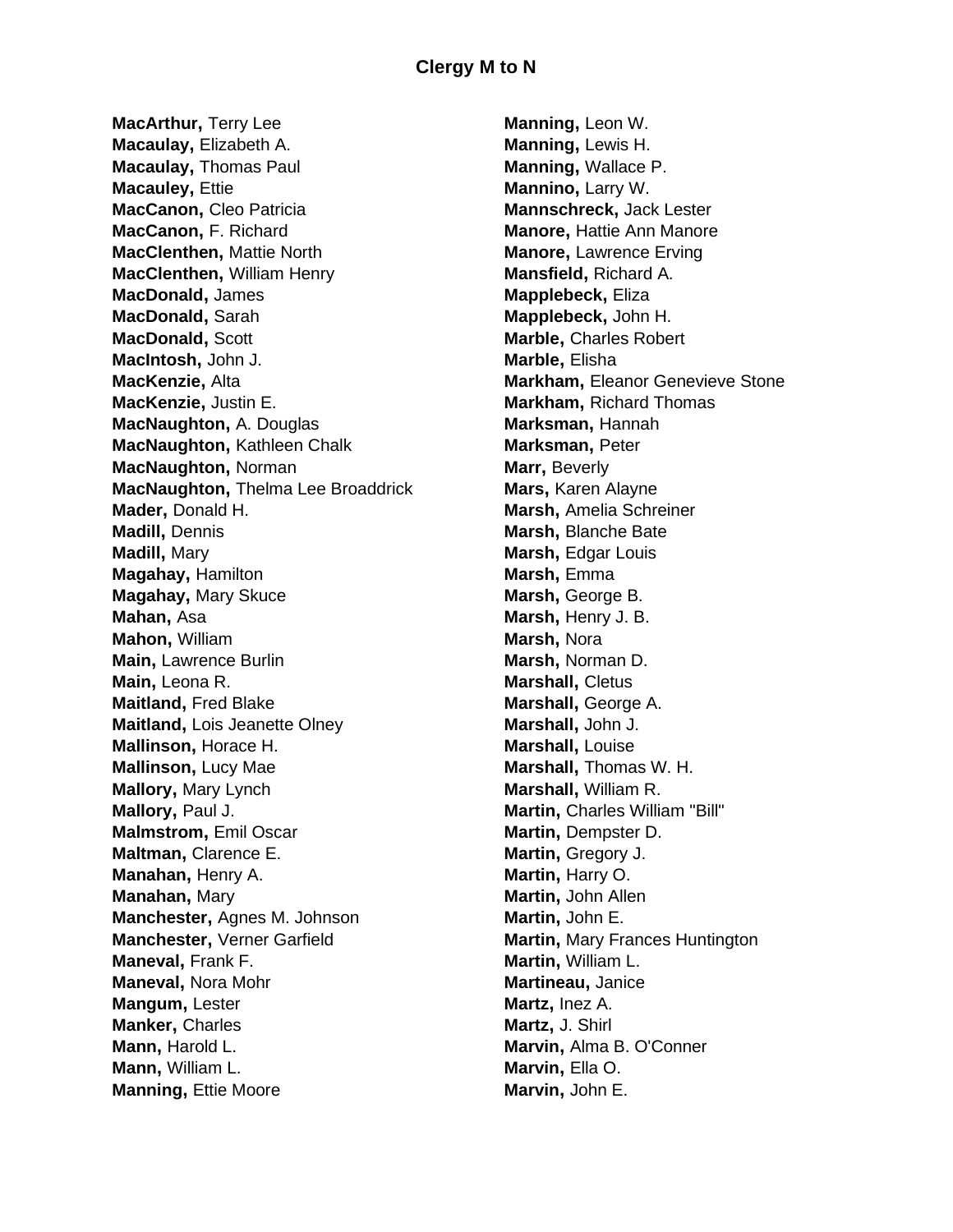**Marvin,** William E. **Marzolf,** Jacob **Mason,** Octavus **Mason,** Uri **Massey,** Carole Ann **Master,** Levi **Mate,** William Thomas **Mathae,** William H. **Mather,** Elbert O. **Mathews,** James M. **Mathieu,** Pam **Matson,** Richard L. **Matter,** Mark Klinger **Matthews,** Edith **Matthews,** Fred **Matthews,** Gould E. **Matthews,** Leander S. **Matthews,** Marjorie Swank **Maunder,** Harry L. **Maurer,** D. Michael **Maveety,** Patrick J. **Maxim,** Eulalie G. **Maxwell,** George W. **Maxwell,** Jeffrey R. **Maxwell,** Martha G.E. Minuth **Maxwell,** Warren Wesley **May,** David, Jr. **May,** Judith Ann **May,** Marcia A. **May,** Sylvester P. **Mayberry,** Gregory Mark **Mayhew,** Elihu **Maynard,** William Robert **Mayo,** Judith Y. **Mayo,** Robert **Maywood,** William P. **Maze,** Matthew T. **Mazur,** Paul D. **McAllister,** Jesse E. **McAllister,** Katherine **McAllister,** Mary E. **McAllister,** William Clark **McAuley,** Patrick C.J. **McBratnie,** Raymond J. **McBride,** David **McBride,** William Parker

**McCabe,** Billie **McCabe,** Miles Lester "Les" **McCall,** Dennison **McCallum,** Catherine **McCallum,** James Robert **McCallum,** Marvin H. **McCarty,** Floyd **McCaw,** Kenneth D. **McClain,** Richard W. **McCleary,** Robert **McClements,** John **McClintic,** Lambert G. **McClung,** James A. **McClure,** Edward **McClure,** O. F. **McConnell,** Elsine Caroline **McConnell,** Janilyn **McConnell,** Millard F. **McConnell,** Richard **McCoy,** Frank L. **McCracken,** Juliet "Julie" Lambert **McCracken,** R. Edward **McCready,** John N. **McCreedy,** Allen **McCue,** John W. **McCulloch,** Albert J. **McCulloch,** Joseph F. **McCully,** Ruth Alida **McCumons,** Brent Lee **McCune,** John H. **McCune,** Newell A. **McCune,** Ora S. Irons **McDonald,** George E. **McDonald,** Howard F. **McDonald,** Kenneth **McDonald,** William E. **McDowell,** Ginethea D. **McEldowney,** John C. **McElroy,** Benjamin Lincoln **McEntarfer,** Idella Joan Ross **McEntarfer,** Martin A. **McGee,** Mary **McGee,** Ray Thomas **McGee,** Thomas B. **McGinnis,** John B. **McGregor,** Richard S.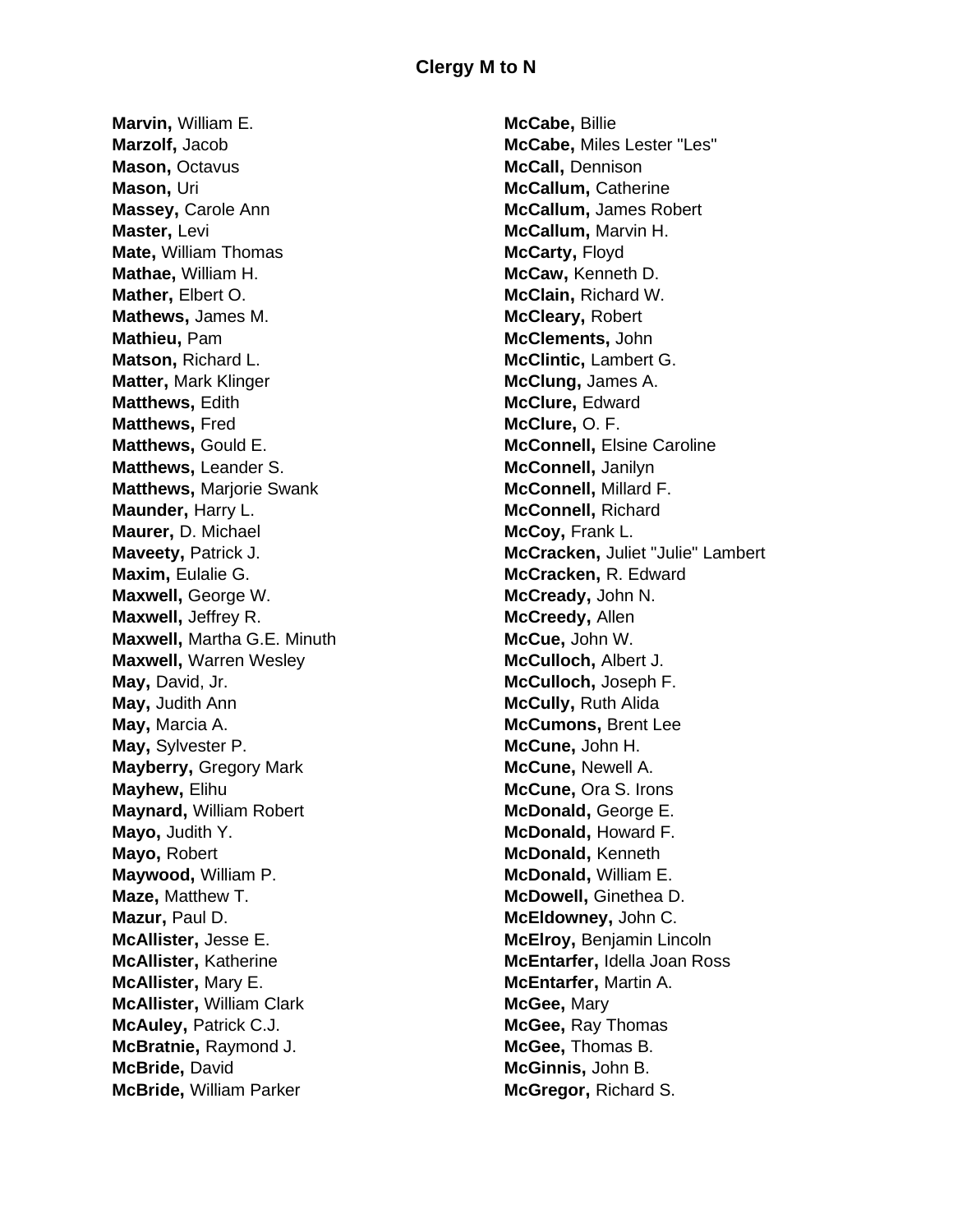**McGuinness,** Bill **McHenry,** Jesse **McIlvenna,** Lisa M. **McIlwain,** Amelia Elizabeth Redfield **McIlwain,** Harriet J. Horton **McIlwain,** John Alexander **McIntosh,** John H. **McIntosh,** Martha Jane **McIntosh,** Melissa M. Cole **McIntosh,** Walter C. **McIntyre,** Dewitt **McKanders,** Julius Aaron **McKay,** Mable Coppock **McKay,** Orville **McKean,** Maurice D. **McKee,** Samuel D. **McKelvey,** Clarence E. **McKelvey,** Margaret **McKelvey,** Margaret M. **McKenzie,** Charles **McKenzie,** Victoria **McKinley,** James F. **McKinley,** James S. **McKinnon,** Stanley Allen **McKinstry,** David Robert **McKinstry,** Faye **McKinven,** Laurie **McKinven-Copus,** Clinton **McKire,** Howard **McKnight,** William **McKnight,** William Paul **McKown,** Billy J. **McKown,** Bonnie Jean **McLaurin,** James H. **McLaurin,** Janice Elaine Temple **McLean,** Jennie G. **McLean,** Robert E. **McLean,** Rose **McLellan,** Donald **McLennan,** Ross J. **McLouth,** Ethel B. **McLucas,** John M. **McMahon,** Hannah B. Crum **McMahon,** M. Hamilton **McMichael,** Elmer E. **McMullen,** Eleanor L.

**McMunn,** Douglas Jay **McNally,** Bertram R. **McNaughton,** John W. **McNeil,** Fred W. **McNish,** Harvey **McNitt,** Marilyn **McPhee,** Hazel **McPhee,** Isaac R. **McPheeters,** Chester A. **McPheeters,** Mary E. **McPherson,** Rob **McQuigg,** Lee **McQuillen,** John **McReynolds,** Russell F. **McVety,** Rothwell William **McVittie,** Harold G. **Mead,** Lloyd A. **Meader,** Robert E. **Meadows,** William **Mealley,** Anna A. Tighe **Mealley,** John E. **Means,** Jerry **Mecartney,** John M. **Meck,** John **Meeks,** Alice Graves **Meeks,** Stephen **Mehl,** John Matthew, Jr. **Meier,** Duane Alger **Meier,** Marianne **Meines,** James H. **Meister,** David **Mercer,** Dorothy **Mercer,** Douglas Keith **Mercer,** Eloise Bratton **Mercer,** William Douglas **Merchant,** Josiah Pease **Meredith,** John **Meredith,** Thurlan E. **Merrell,** Josephine Grace Dibden **Merrell,** Lillie **Merrell,** Lloyd Frank **Merrell,** Paul Douglas **Merrell,** Roger William **Merrill,** Charles M. **Merrill,** Donald H. **Merrill,** Minnie Cordon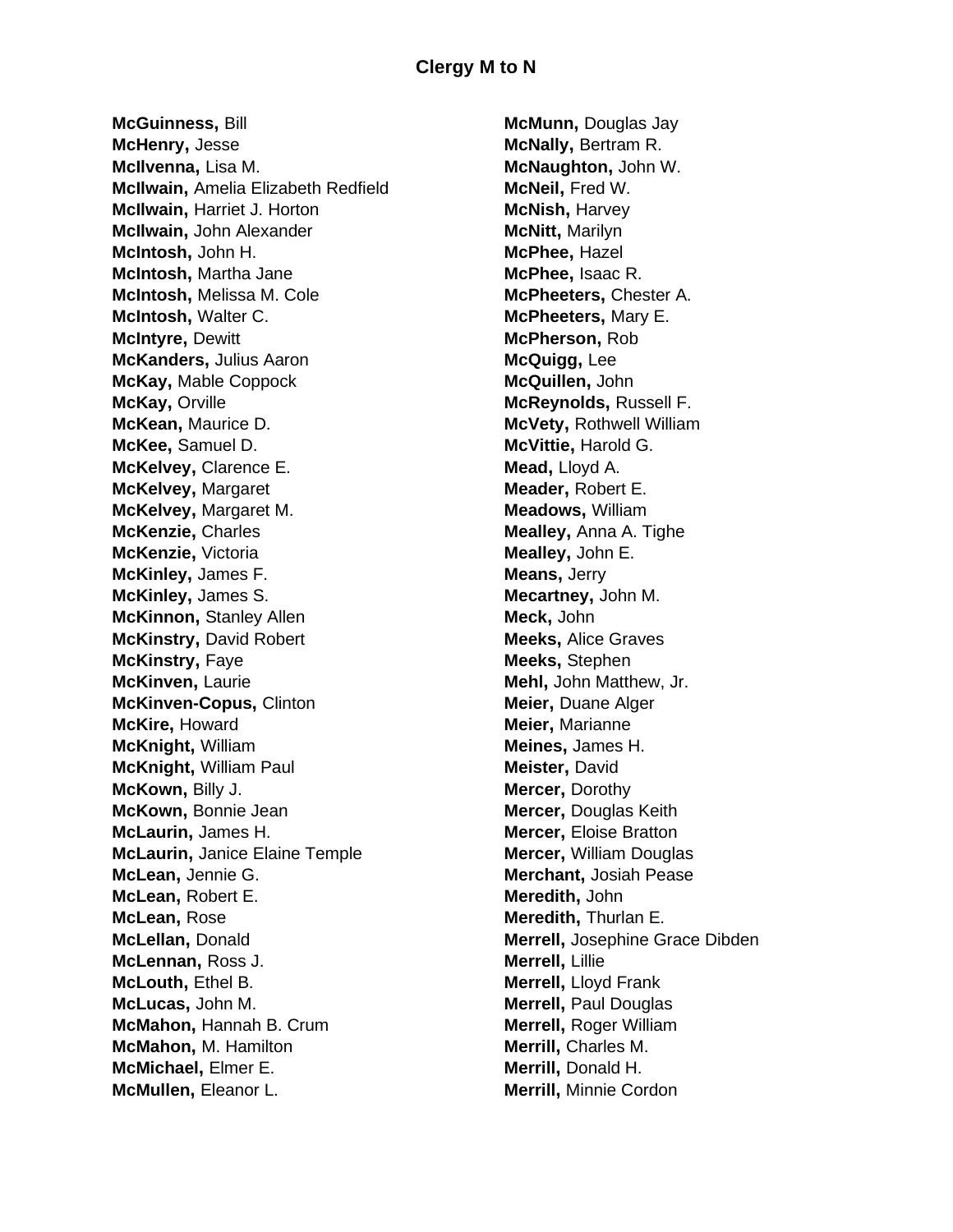**Merritt,** Otto Lavern **Merritt,** Stephen M. **Merton,** George Oliver **Mertz,** Gladys Lebo White **Mertz,** William "Bill" Nelson **Messner,** Jacob E. **Meyer,** Frederick F. **Meyers,** Patricia A. **Michael,** Vernon L. **Michelson,** Andrew Anselm **Michelson,** Berna Kribs **Michelson,** Elva M. Cousinneau **Middleton,** Ray C. **Middleton,** Robert N. **Middleton,** Wayne Brazee **Mikel**, **Emaline** Mary **Milano,** Donald **Miles,** Daniel E. **Miles,** David L. **Miles,** Kevin Lee **Miles,** Patricia A. Beckert **Miles,** Phillip D. **Miles,** Richard C. **Millar,** David Buchanan **Millar,** George B. **Millar,** Kate G. Culmerry **Millard,** George R. **Millard,** Richard Marion **Millard,** Rosalie **Milleman,** Carl **Miller,** Bertha E. **Miller,** Bessie **Miller,** Carter H. **Miller,** Clyde W. **Miller,** Dale M. **Miller,** Deborah **Miller,** Douglas A. **Miller,** Duane E. **Miller,** Elias B. **Miller,** George **Miller,** Gilson Max **Miller,** Hale H. **Miller,** Irving **Miller,** John **Miller,** John M. **Miller,** John Moore

**Miller,** John W. **Miller,** Mark Douglas **Miller,** Mary L. **Miller,** Michael J. **Miller,** Patricia L. **Miller,** Robert E. **Miller,** Robert S. **Miller,** Ronald C. **Miller,** Steven Andrew **Miller,** Steven Lee **Miller,** Sylvester, III **Miller,** Timothy J. **Miller,** Walter Harry **Miller-Oliver,** Chakahier **Millet,** Edmund A. Withnail **Mills,** Burton S. **Mills,** Levi **Minarik,** Carman John **Minarik,** Donna Jo **Miner,** Frank N. **Miner,** Louise Mullenhagen **Minger,** Charlene "Char" **Minger,** David **Minger,** Stacey **Minor,** Daniel **Minor,** Emerson B. **Misner,** Carmen A. **Mitchell,** Clara **Mitchell,** Emma D. Swartz **Mitchell,** James Alfred **Mitchell,** James W. **Mitchell,** Joseph S. **Mitchell,** Lewis R. **Mitchell,** Orin **Mitchell,** Royal E. **Mitchell,** Sarah Settle **Mitchell,** William H. **Mitchinson,** Robert Allison **Mitchinson,** Shirley **Mitchum,** James **Mitter,** George J. **Modern,** Moses S. **Moeller,** Charles J. **Moeller,** Nunce P. **Moeller,** Samuel **Mohr,** Benjamin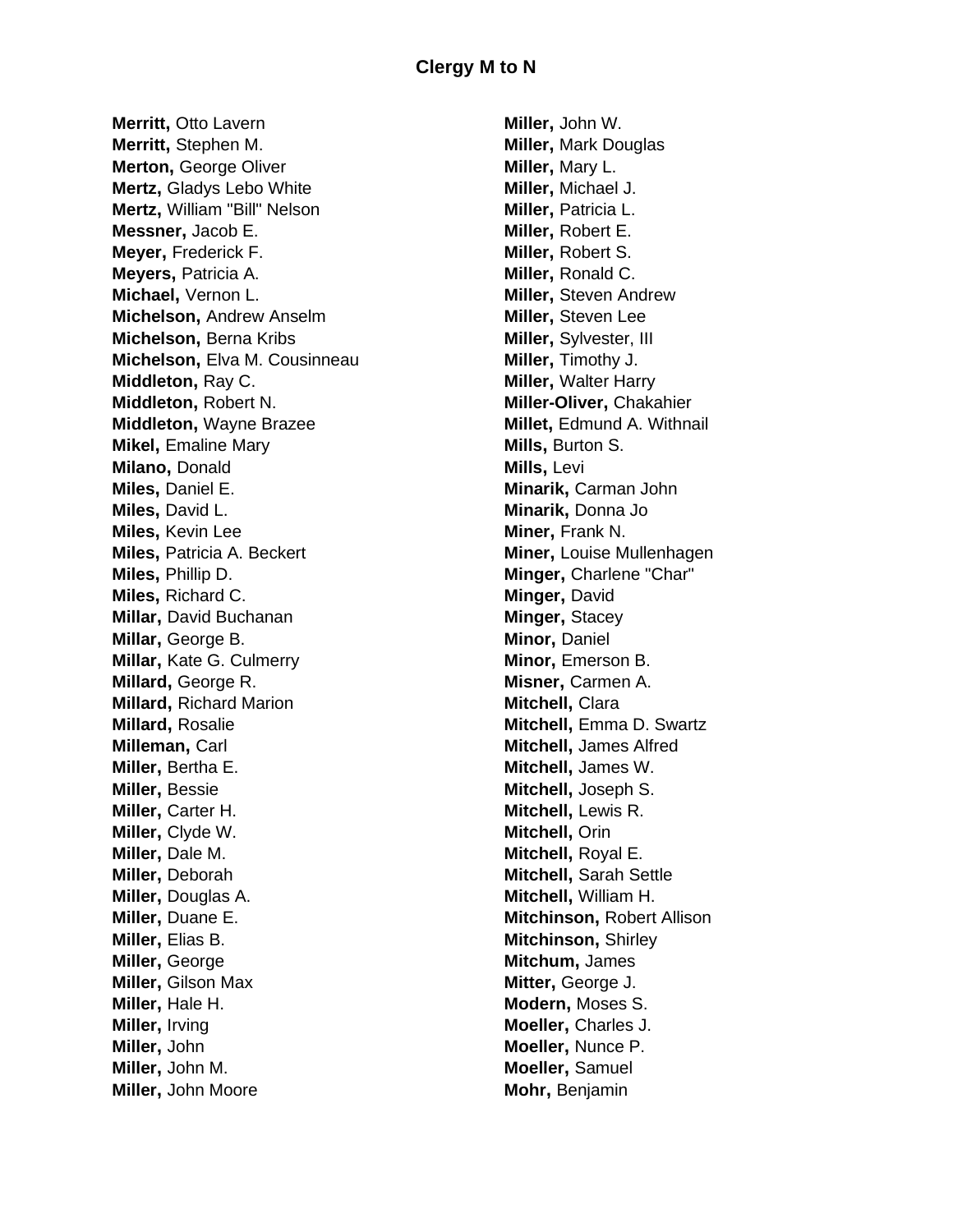**Mohr,** Edward **Mohr,** Forrest E. **Mohr,** Margaret **Mollan,** Walter **Molzer,** Beverly J. **Momany,** Christopher Paul **Momany,** Kimberly Taylor **Momson,** Clifford D. **Mondol,** Harold **Monson,** Clifford **Montgomery,** Howard M. **Montgomery,** Marietta Mauger **Moon,** Anna W. **Moon,** Edgar LaFayette **Moon,** Lewis **Moon,** Lydia **Moon,** Mary E. Rose **Moon,** Mina B. **Moon,** Rollin Otis **Moore,** Benjamin C. **Moore,** Clyde R. **Moore,** Eugene B. **Moore, Eugene Miles Moore,** Frances **Moore,** Frederick Boyce **Moore,** Fredric L. **Moore,** John T. **Moore,** Joy **Moore,** Richard **Moore,** Robert H. **Moore,** Robert Sutton **Moore,** Robert William **Moore,** Sarah Ann Will **Moore,** Sarah C. **Moore,** Vernon E. **Moors,** Aaron P. **More,** W. W. **Morey,** Platt B. **Morford,** Anna **Morford,** Myrtle **Morford,** William H. **Morgan,** Avis Jane Kilpatrick **Morgan,** Charles H. **Morgan,** Emma Webster **Morgan,** Harrison **Morgan,** James M.

**Morgan,** Josiah G. **Morlock,** Hannah McKinstry **Morlock,** Matthew C. **Morris,** Arah Herrin **Morris,** Arthur J. **Morris,** Don Arthur **Morris,** Donald E. **Morris,** Edna **Morris,** Louella **Morris,** Thomas A. **Morrison,** Ernest L. **Morrison,** Nellie McPhee **Morrison,** Paul **Morrison,** Paul William **Morrow,** Cynthia C. **Morrow,** Orville W. **Morse,** George A. **Morse,** George H. **Morse,** Harold S. **Morse,** John D. **Morse,** Mervyn Melvin **Morton,** David L. **Morton,** David Linus **Morton,** James H. **Moshauer,** Meredith T. **Mosher,** Curtis **Mosher,** Donald J. **Mosher,** Julia Ann Brown **Mosher,** Louella Clark **Mosher,** William P. **Mosienko,** Anna **Mosienko,** Serge **Mosure,** Dudley Cornell **Mosure,** Helen **Mothersill,** William **Mott,** Matilda Sherk **Mott,** Thomas M. **Motyer,** Alfred Clare **Moulton,** Leota **Moulton,** Mary Cochran **Moulton,** Phillips Prentice **Moulton,** William O. **Mount,** George L. **Mount,** Matilda Sessions **Mount,** Nathan **Mouw,** Karen Ruth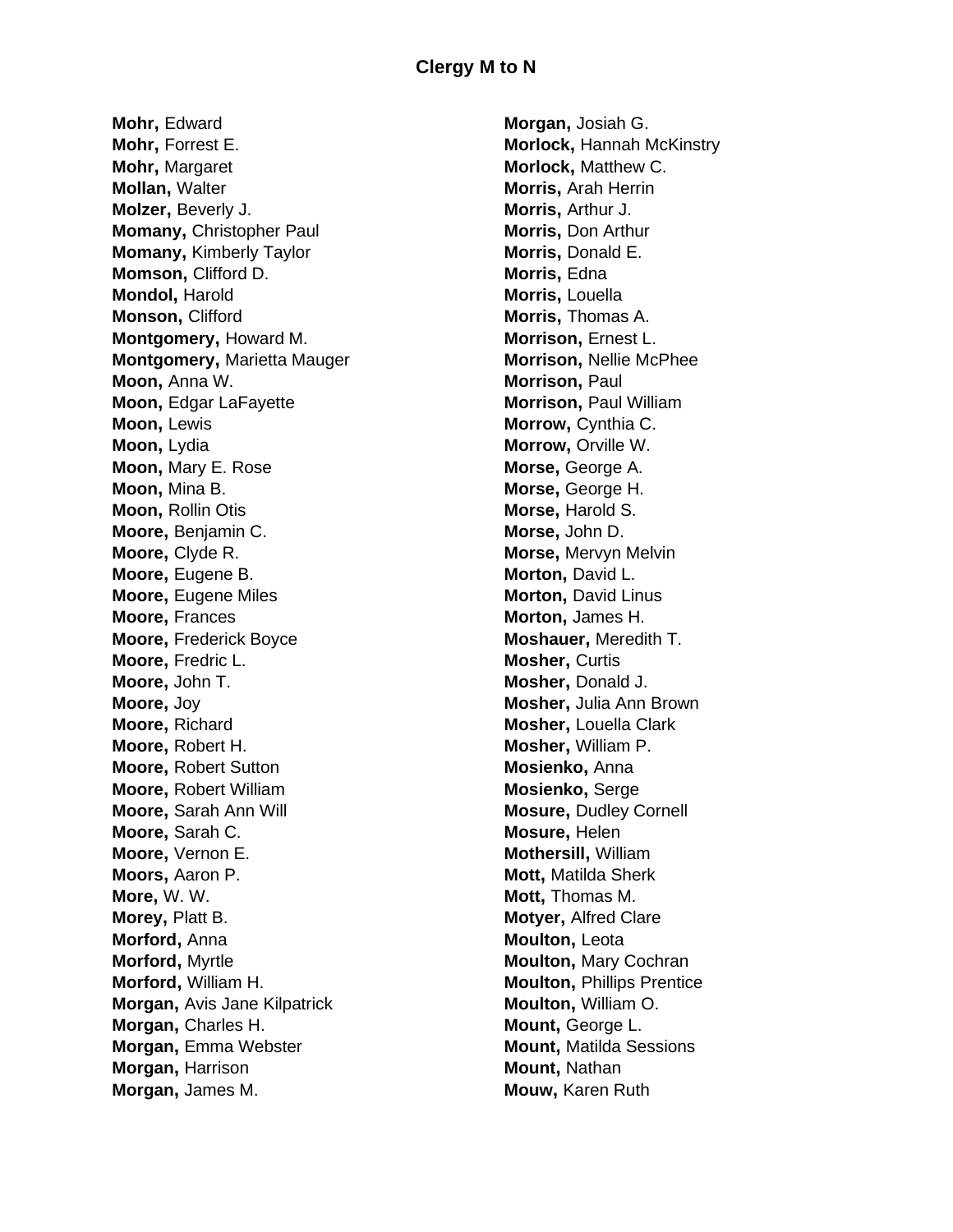**Moyer,** Elsie Isabel **Moyer,** Luella M. **Moyer,** Thomas A. **Mueller,** Frederick "Fritz" **Mueller,** William **Muessig,** Dick **Muir,** Katherine **Mulder,** Adrian J. **Mulder,** David George **Mulder,** Jack M. **Mulder,** John W. **Mulholland,** Alice Ostrander **Mulholland,** Robert Nelson **Mullen,** Matt **Mullet,** Andrew J. **Mullett,** Mary Lavina **Mumbiro,** Elias **Mumbulo,** Maude **Mumbulo,** Verner **Mumby,** Alice M. **Mumby,** Frederick O. **Mumford,** Arthur W. **Mumford,** Gerald Edward **Mundy,** William J. **Munger,** Marjorie H. **Munk,** Arthur W. Philip **Munn,** Lois **Muntz,** Hilton D. **Murbach,** Alvira **Murbach,** Elizabeth **Murbach,** George C. **Murbach,** John Wesley **Murch,** Silas P. **Murdick,** Perry H. **Murdoch,** Jeffrey **Murphy,** Arthur **Murphy,** Dwight Wendell **Murray,** Rufus **Murry,** Horace G. **Murry,** Lena Marra **Musser,** Howard A. **Musser,** Rachael M. **Myers,** Cleo E. **Myers,** Nanette **Myers,** Ransom C. **Myers,** Richard Lee

**Myers,** William P. **Myette,** John S. **Myhand,** Cheryl **Nachtrieb,** George Russell **Nagle,** Grace Pierce **Nagler,** Arthur W. **Nagler,** August F. **Nagy,** Julius **Naile,** John Edmund **Nalett,** Larry **Nankervis,** Henry **Nankervis,** Mary Troscott **Nash,** Margaret **Nease,** Charles **Neil,** Mary F. **Neller,** Bert E. **Neller,** Blanche M. Dunham **Nelson,** Clarence Theodore Roosevelt **Nelson,** David B. **Nelson,** Sophia **Nelson,** Stephen **Nelson,** William S. **Nesius,** Karen **Ness,** Lance E. **Nessel,** Harold A. **Nessel,** Iris Beatrice Scott **Nesseth,** Charles Kenneth **Nethaway,** Ebenzer **Neumann,** Fredrick D. **Neustifter,** Richard A. **Nevenschwander,** Adam **Nevin,** Anna M. **Nevin,** George T. **Nevins,** Leslie J. **Newberg,** John A. **Newcombe,** Park H. **Newcomer,** John C. **Newell,** Enoch F. **Newkirk,** John L. **Newlon,** William E. **Newman-Jacobs,** Christine **Newton,** Albert D. **Nicholas,** Victoria A. **Nicholas,** W. Paul **Nicholls,** Henry J. **Nichols,** Beatrice